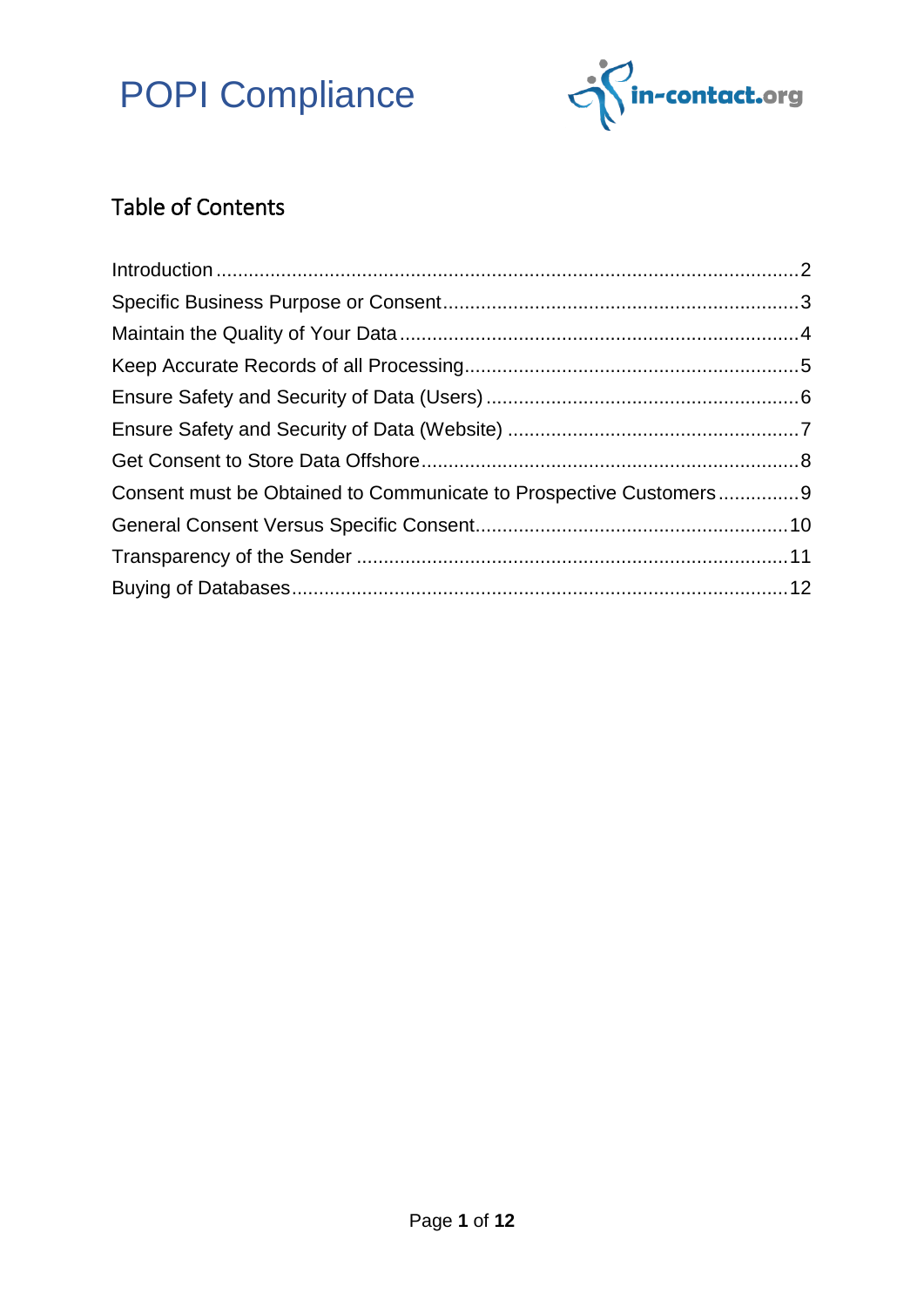

### <span id="page-1-0"></span>Introduction

The passing into law of the Protection of Personal Information Act (POPI) on 1 July 2020 puts the onus on companies and individuals to respect and protect the personal information they process in the course of routine business, including personal information of customers, prospective customers, employees, and suppliers. It is not limited to people but also applies to information about organisations, including communities and corporate entities.

Whilst a lot of work has been put into In Contact to make it compliant, compliance requires involvement from clients as well. This document acts as a framework to identify and assign the different responsibilities.

As a document in draft, I encourage feedback in trying to ensure the safety of the valuable information we are privy to.

Revised: 2022-06-21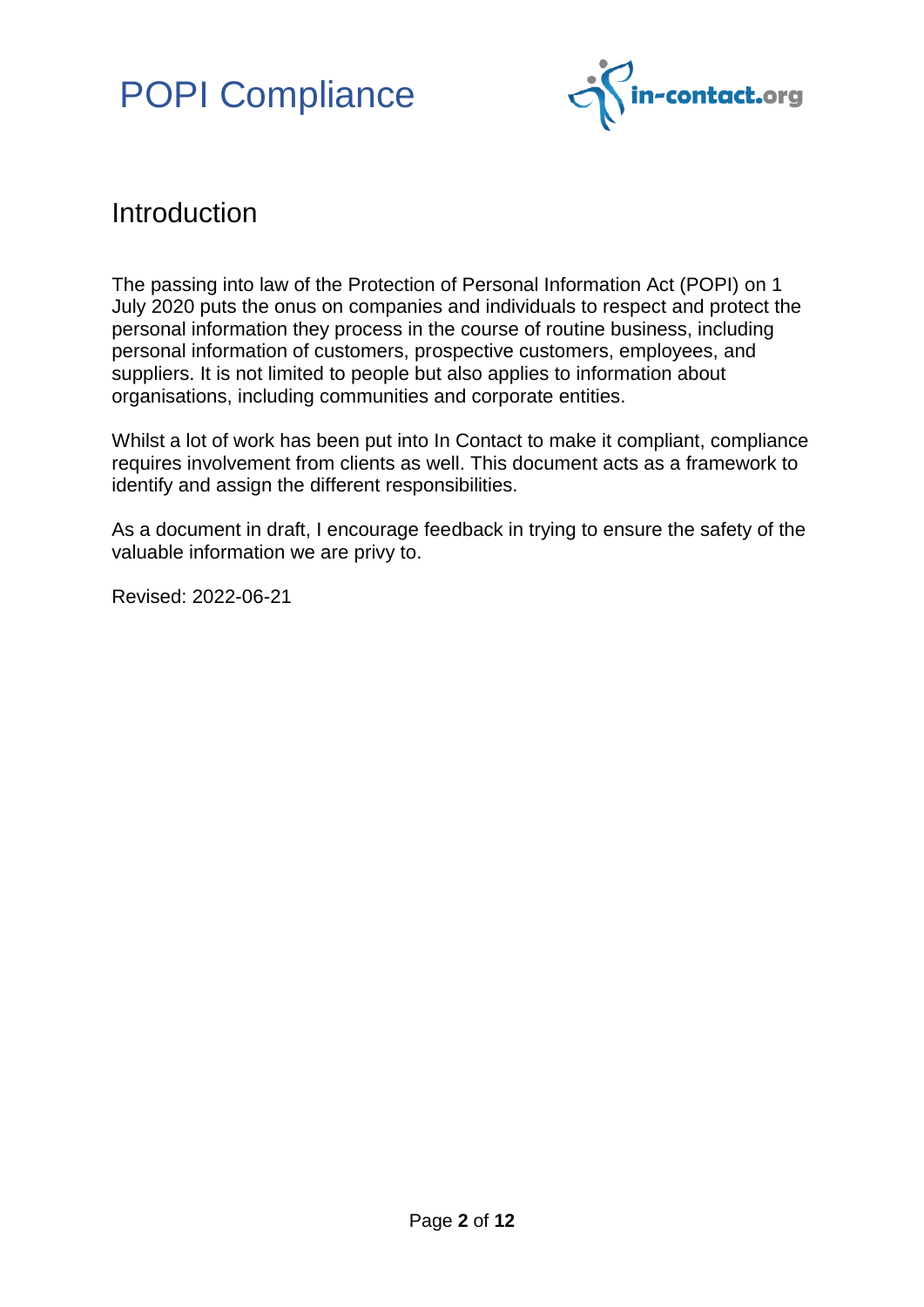

### <span id="page-2-0"></span>Specific Business Purpose or Consent

#### **Overview**

POPI requires you to have a particular business purpose for the storage of personal information or explicit consent from the subject. Storing an email address or cell phone number of a recipient who has opted into a newsletter is considered acceptable, but recording someone's religious affinity may not be.

#### **Compliance**

In Contact stores the email address and cell phone number of its users. This is used for the different features within the package such as sending test emails and SMSes. This information is not used for any other purpose. In addition cookies are used to record which devices a user has logged in from in order to provide protection from phishing, or stealing of login credentials by a third party.

Each client in turn stores information on the system about their donors, recipients and other contacts. The organization itself needs to be able to prove under review that it has received consent to obtain and store personal data. If authorization is obtained per contact, this can be uploaded and stored against the contact.

Users' access to the organization's data needs to be carefully controlled by limiting their access.

In Contact provides the following means to segregate data:

- A user can be denied access to groups of contacts or allowed access to only one group of contacts.
- Key pairs of data can be controlled by preventing access to address, telephone and email sets of data.
- Pages of related information are defined for an organization. Access to any of the pages can be denied.
- The ability to see donations can be removed.
- The ability to access tax certificates can be removed.
- The ability to access reports can be removed.
- The ability to access the document storage (pictures and document attachments) can be removed.
- A user report should be reviewed regularly to verify access rights.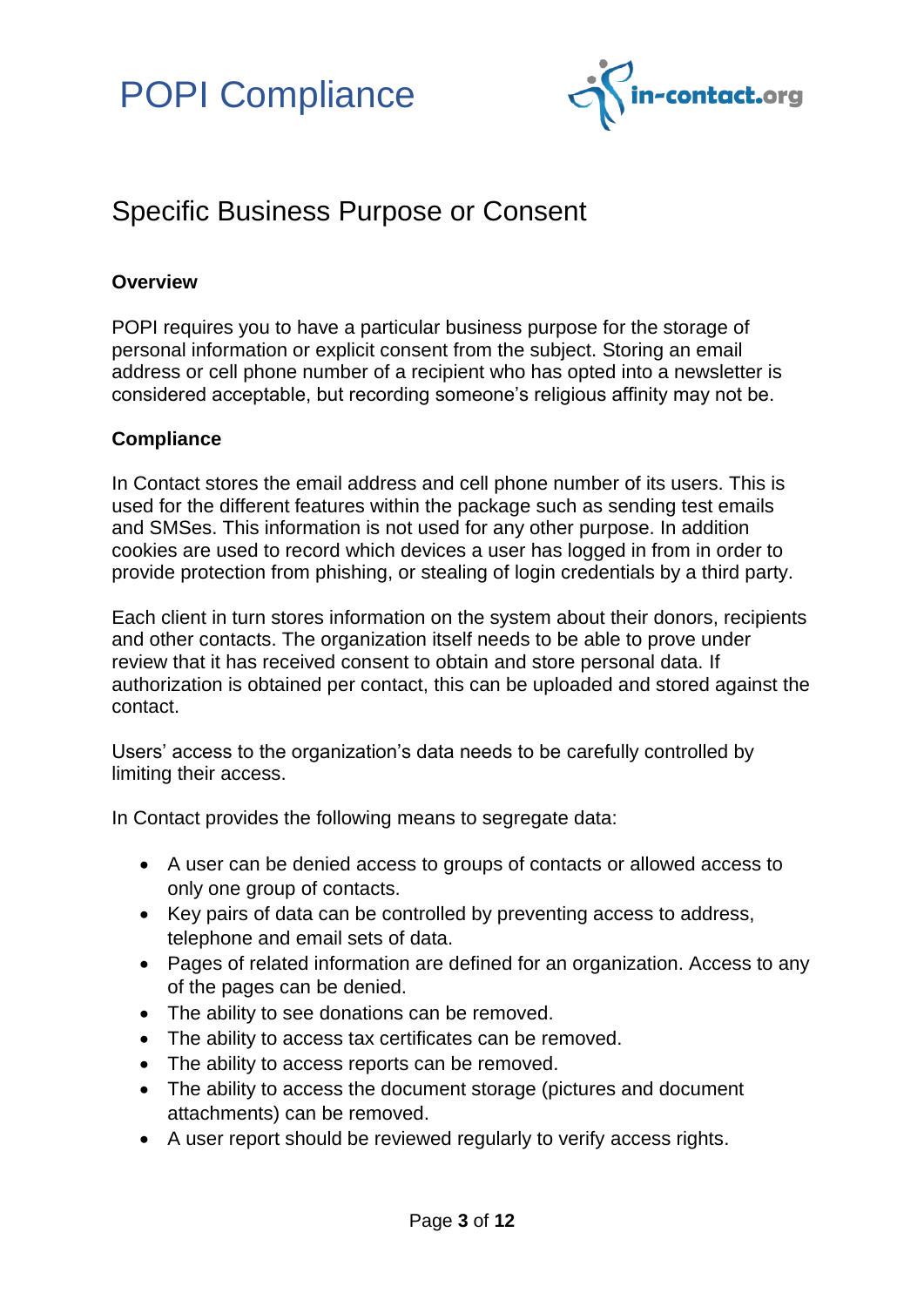



### <span id="page-3-0"></span>Maintain the Quality of Your Data

#### **Overview**

Personal information must be kept up-to-date and a process must be in place to allow an individual to request and update his or her personal information. If the personal information is no longer being used for a particular business purpose it must be deleted or de-identified so that it cannot be associated back to an individual or company.

If you have a list of contacts that you have stopped communicating to, this must be deleted. If, however, you have an email address or cell phone number of a recipient who has unsubscribed from a list or complained about spam, you can legitimately retain this information to ensure the contact is always filtered out of any communication.

#### **Compliance**

In Contact has the feature to send contacts an email with their personal information. Alternatively an email can include a link for them to view or update their details on the website. A copy of any changes is sent to the sender of the email. Consider including a link in each newsletter to access this feature

All bulk emails from the system require an unsubscribe link to be included. Upon unsubscribing the individual will no longer be sent an email but their records will be retained.

One can also add a 'remove my details' link in an email to allow a contact to delete themselves from the system, which is suggested for large mailing lists.

Undeliverable emails and SMSes are recorded in the system. These are available in a report and should be corrected on an on-going basis. Details for why an email was undeliverable are recorded against the contact.

Contacts with undeliverable email addresses can be sent an SMS to ask them to update their email address. If responded to, the contact's email address is automatically updated.

Tools exist within In Contact to manage duplicate records. Duplicate contacts can be identified by a variety of means and their details merged together, in order to maintain the quality of your data.

A list of contacts can be extracted from the system and ordered by the date their data was last updated. This can be used to either update or remove outdated data.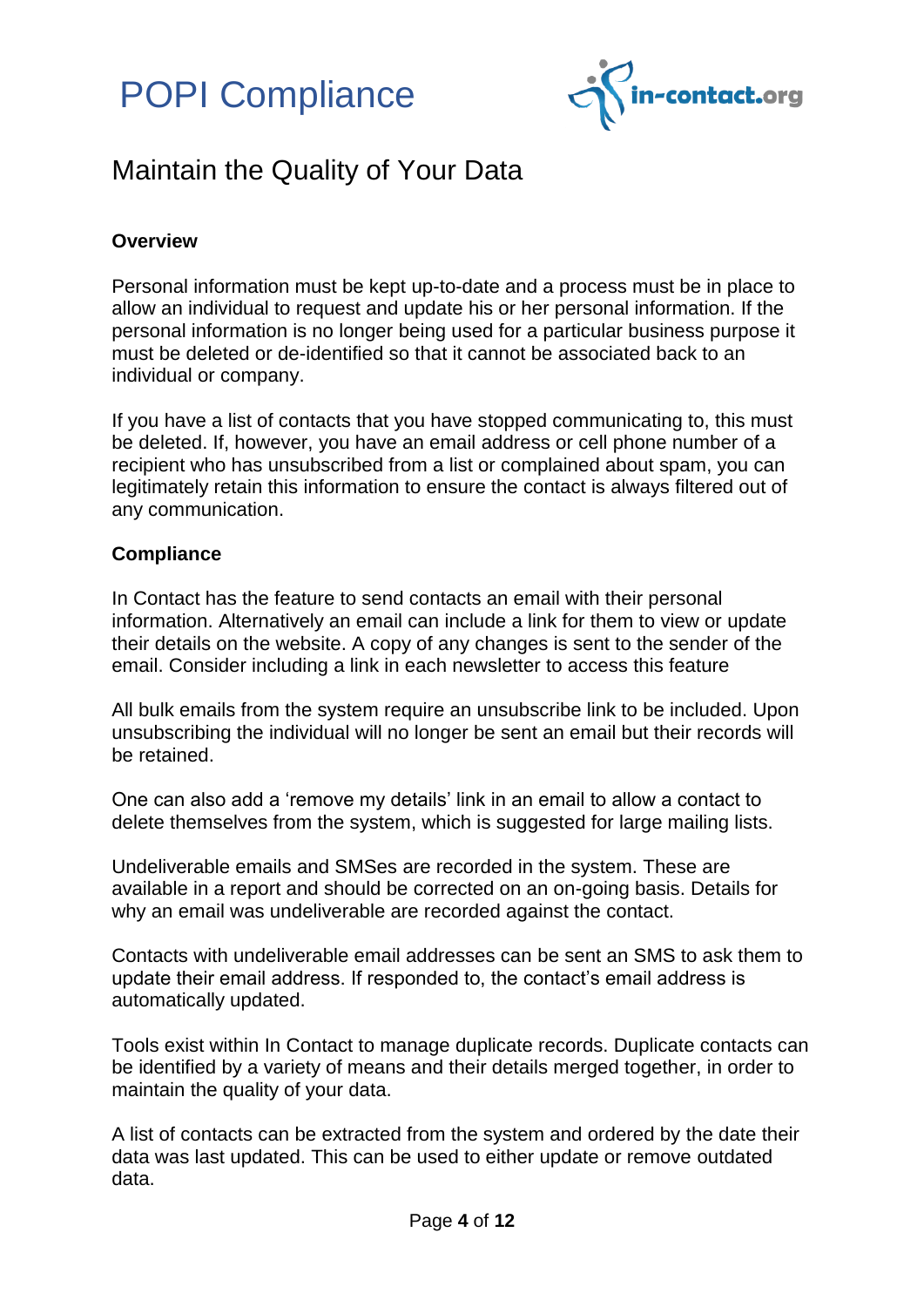

### <span id="page-4-0"></span>Keep Accurate Records of all Processing

#### **Overview**

POPI requires that records be kept of what is done with the personal information. This will include all processing such as when the contact was imported or subscribed, when you sent the contact emails or SMSes, or when they unsubscribed.

#### **Compliance**

In Contact logs all changes to contacts. These are available from the diary where they are grouped by date and the user who made the change; on the contact, where they are kept in date order; or from the Activity report, where all changes for a date range can be listed.

After a bulk email is sent, statistics about the email can be accessed from the history tab. This will include details of which emails were undeliverable, delivered and read. By clicking on these links a full list of individuals can be listed.

After a bulk SMS is sent, statistics about the SMS can be accessed from the history tab. This will include details of which SMS were undeliverable and delivered. By clicking on these links a full list of individuals can be listed.

From the contact screen a full list of notes is accessible. These include when the contact was created, updated, email sent, SMS sent, if unsubscribed and if deleted.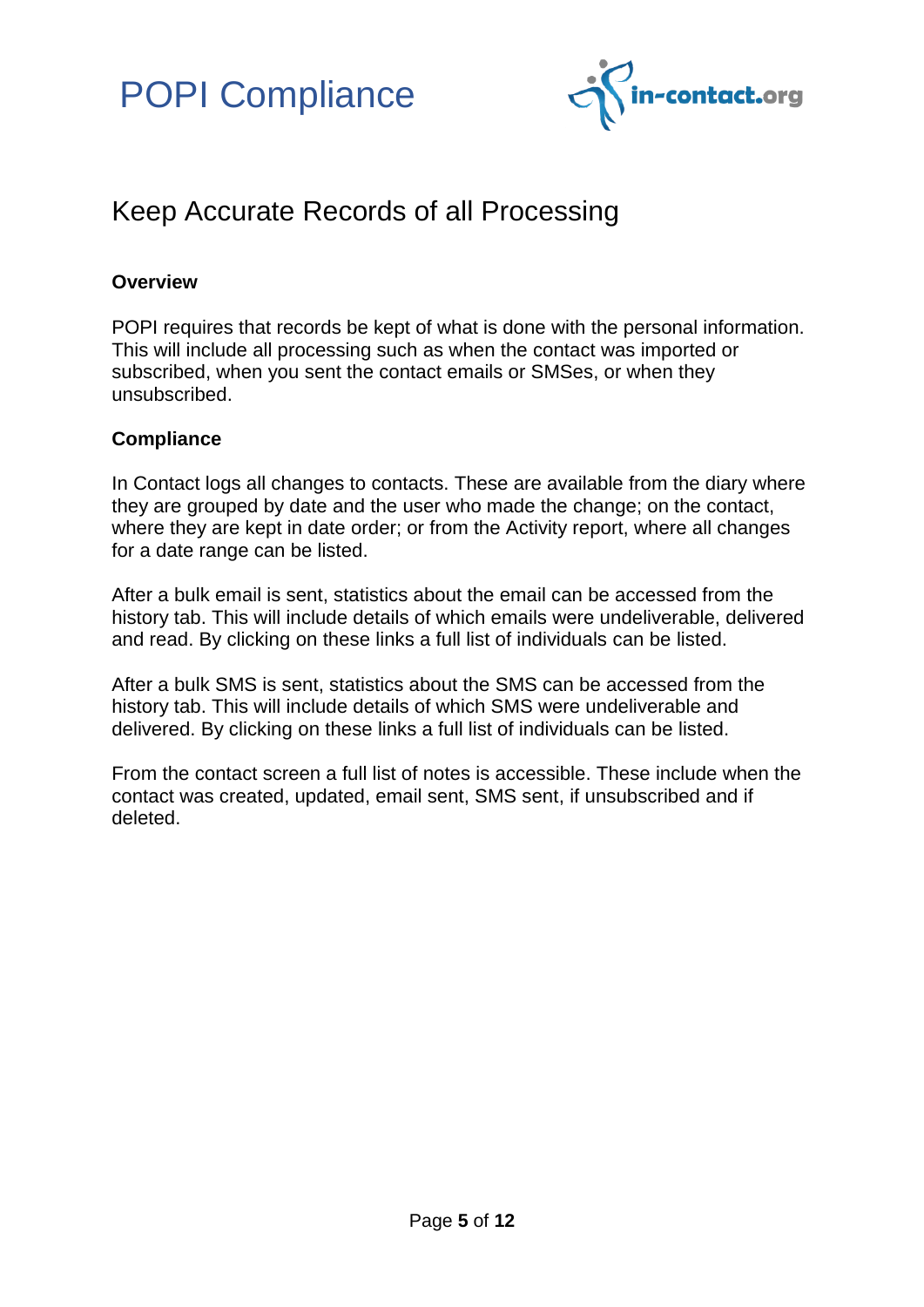



### <span id="page-5-0"></span>Ensure Safety and Security of Data (Users)

#### **Overview**

Ensuring the safety and security of data at all times becomes crucial to comply with POPI. Security procedures must be in place for passwords and individuals who have access to any system where the data is stored.

These security measures must extend to all internal processes to ensure compliance when personal information is handled outside of the system. For example, if you email contact lists internally.

#### **Compliance**

Device locking is in place for In Contact. When a user logs in, the system checks to see if the user and device combination has previously logged in. If not a verification email is sent to the user, which contains a click that must be clicked. This helps prevent unauthorized access if someone obtains your user name and password.

All user access is controlled by complex passwords. If a password is entered 3 times incorrectly, a Captcha code is displayed on screen, which needs to be entered as well. This helps prevent access against brute hacking.

If a password is entered 10 times incorrectly, In Contact notifies support, who will then investigate further.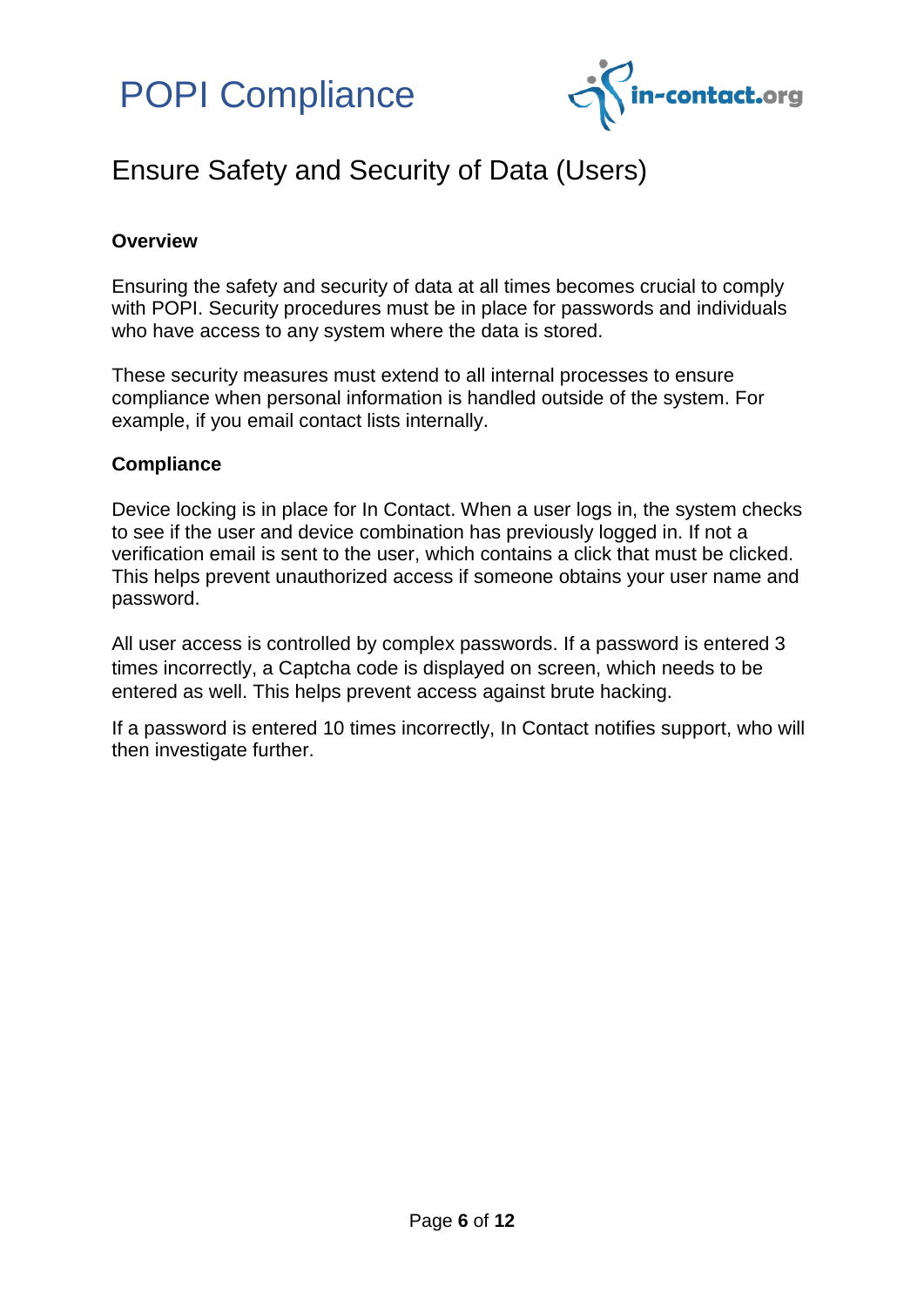



### <span id="page-6-0"></span>Ensure Safety and Security of Data (Website)

#### **Overview**

Ensuring the safety and security of a website in order prevent access to data is crucial to comply with POPI. Security procedures must be in place to prevent unauthorized access to any system where the data is stored.

#### **Compliance**

#### *Data communications cannot be intercepted:*

Communication is managed by Cloudflare. SSL is enabled in full mode using 256 bit encryption: The origin has a valid certificate installed. Using SSL is enforced and augmented with HTTP Strict Transport Security. This policy enforcement protects secure websites from downgrade attacks, SSL stripping, and cookie hijacking. HSTS is an important security mechanism for high security websites.

#### *Geo-locking*

Geo-locking is enforced in In Contact. The system is only accessible to countries where its clients are based. This presently excludes the top 10 countries where hacking is known to originate from.

#### *Website Security and Safety:*

The hosted server is fully self-managed and behind Afrihost firewalls. Both site and database passwords are complex. The hosting performs backups daily. Further backups are done to Amazon servers daily going back 90 days,

#### *Document Storage:*

All uploaded documents for online storage against contact and organizations are offloaded from public access to the website, to being available only through programmatic access. Inadvertent access through search engines and deliberate website crawling is prevented by doing this.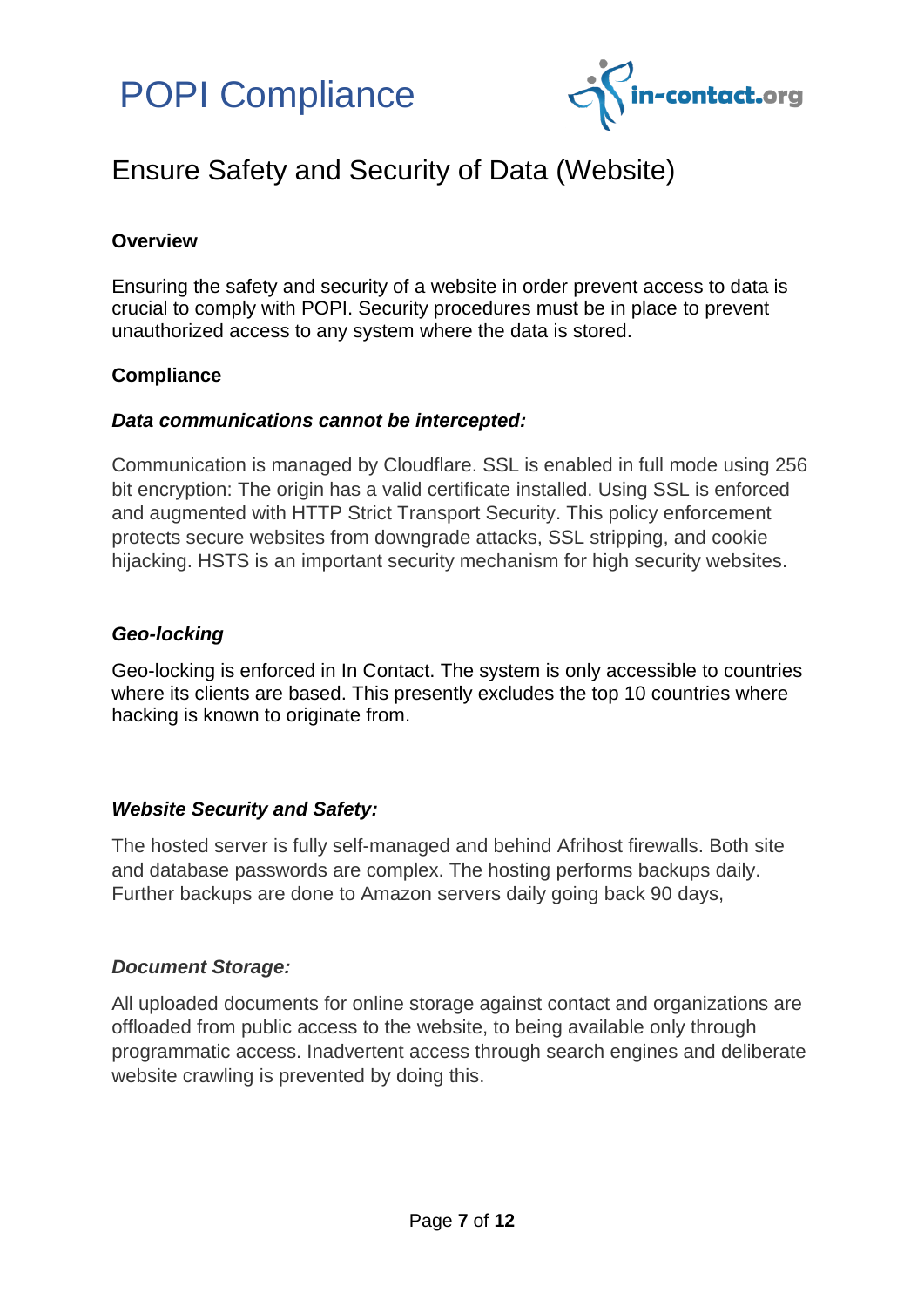



### <span id="page-7-0"></span>Get Consent to Store Data Offshore

#### **Overview**

Many service providers in South Africa store their data in the USA. Under POPI, you are required to get consent to store personal information outside of the borders of South Africa. This can be obtained from your contacts by including a clause in your privacy statement on your website or referring to it when recipients subscribe to your newsletter. You can also refer to it in the footer of your emails to gain consent from existing subscribers.

#### **Compliance**

In Contact operates its servers from South Africa.

Disaster Recovery servers and Backup servers are located on Amazon servers. Amazon launched services in South Africa in the first half of 2020 and these services have been relocated to our shores.

The following steps are in place to mitigate any violation of Amazon's very secure servers:

- The Backup servers contain backups going back 90 days for each client. These backups are encrypted and would be unusable if accessed.
- Disaster recovery servers are only loaded for synchronization and then shut down, which is a period of about 10 minutes at a time.
- Each time a Disaster recovery server loads, its IP address changes, making it hard to plan an attack.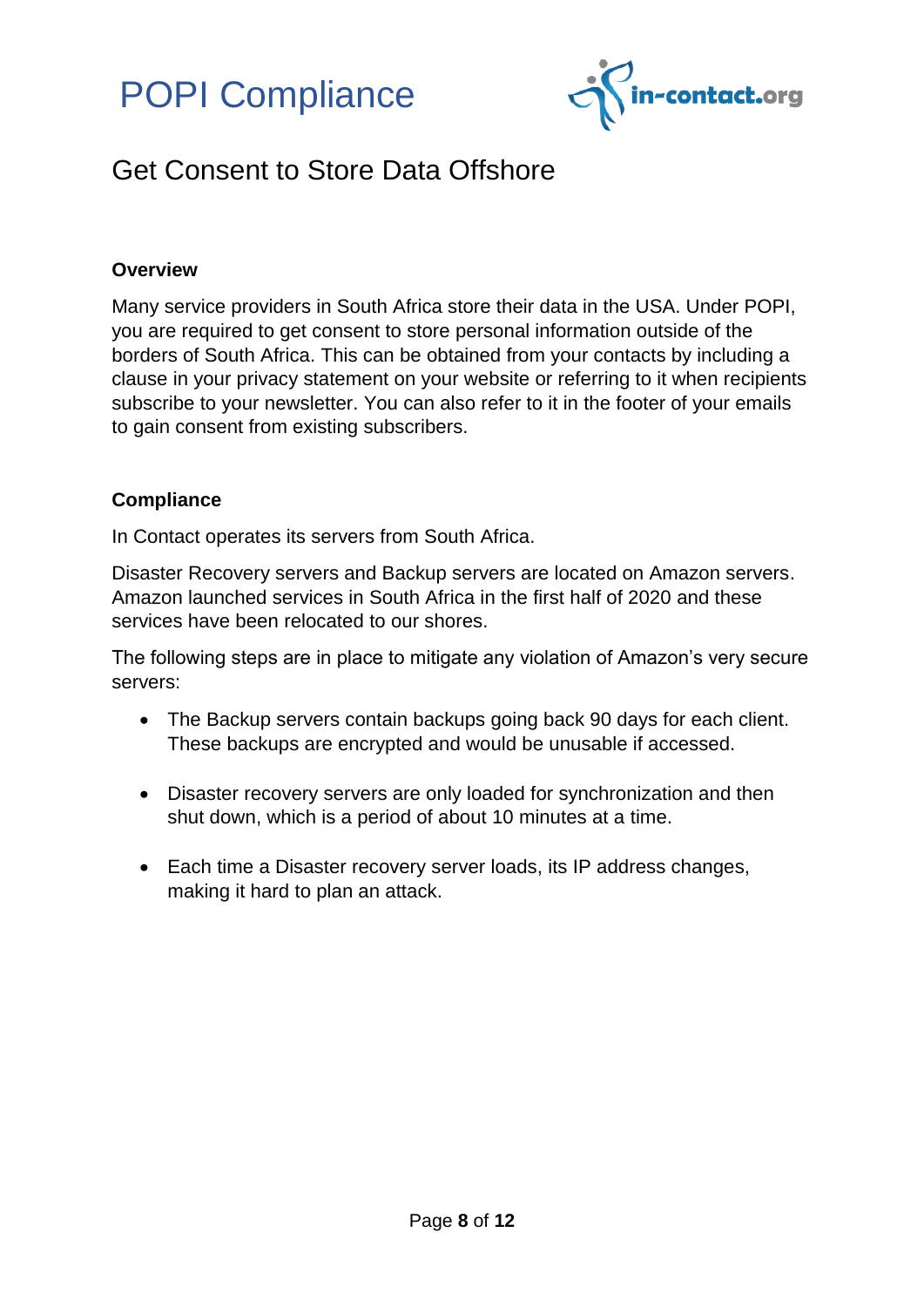



### <span id="page-8-0"></span>Consent must be obtained to Communicate to Prospective Donors

#### **Overview**

While best practice email and SMS marketing has always worked this way, the law now compels us to do so. It is now against the law to use direct marketing tactics to sell to a prospective customer without their consent.

You may however contact a recipient once, to obtain this consent (an opt-in campaign) and if they do not explicitly provide you with consent all future communications must cease. Once a recipient opts-in, a method of unsubscribing must be provided as is the current standard practice.

#### **Compliance**

In Contact does not provide means to solicit individual's details. It is assumed that when a contact database is taken on, when implementing In Contact, that the donors and supporters are pre-established and existing.

Further contacts added to the system are assumed to have granted consent via the client's website or verbally in their ongoing face to face relationships.

It is not unlikely that a 'subscribe' feature will be added to In Contact in the future. In this event a confirmation mail will be sent when an individual subscribes to a newsletter to prove consent and avoid false subscriptions.

All newsletters from the system require an unsubscribe link to be included. Upon unsubscribing the individual will no longer be sent a newsletter.

The primary email service provider is Amazon. They monitor complaints and state that if the bounce rate exceeds 10% or the complaint rate exceeds 0.1%, they might temporarily block sending of email.

**June 2022: As per Amazon the bounce rate across all clients for In Contact is 0.64% and the complaint rate is 0.07%**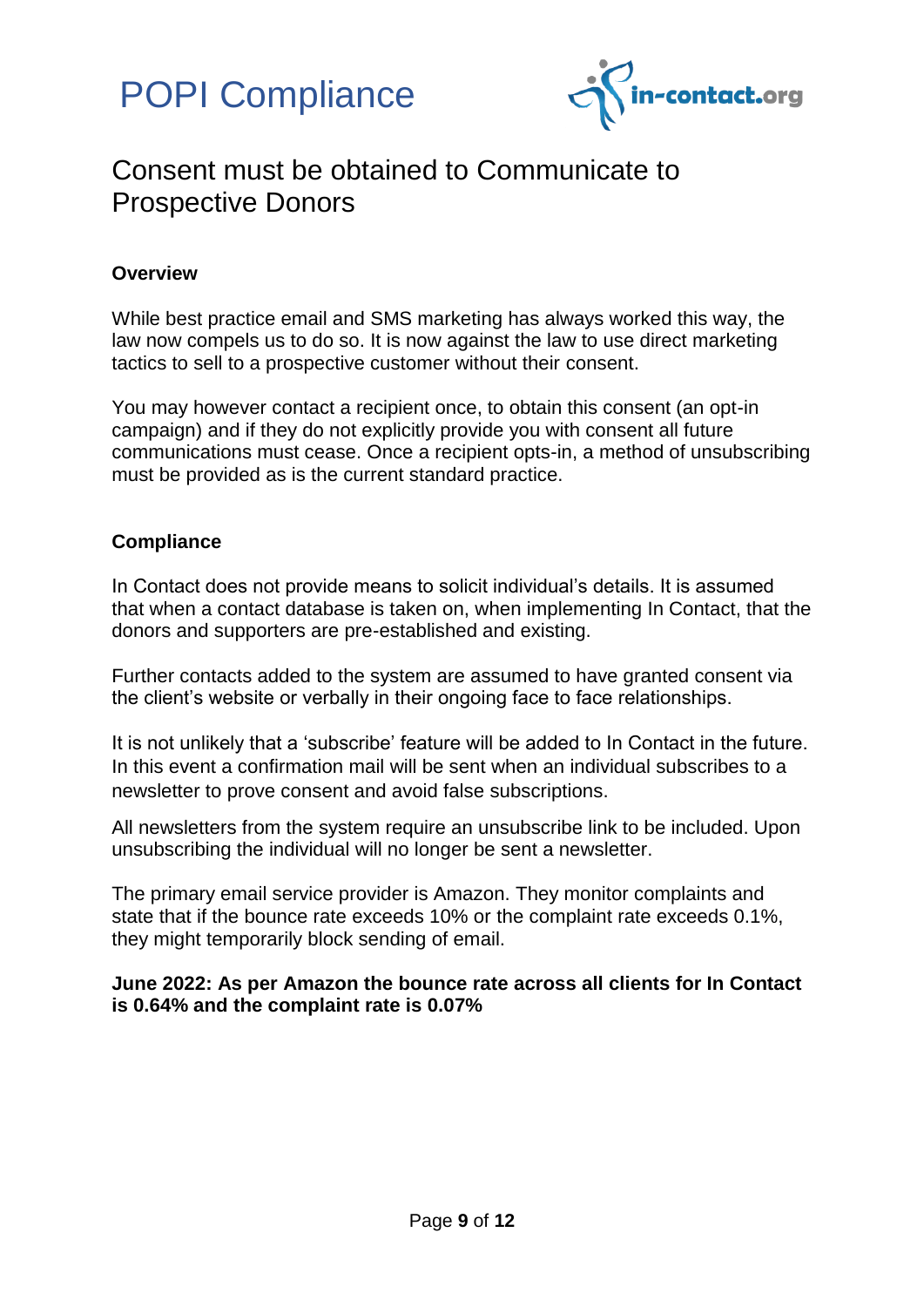



### <span id="page-9-0"></span>General Consent versus Specific Consent

#### **Overview**

Direct marketing to customers is permitted under POPI without having to get their explicit consent. All other rules still apply though, including being able to only market similar products or services to them.

#### **Compliance**

In Contact is not designed to be a direct marketing tool, but the correct way to implement direct marketing is to arrange individuals into groups that identify their various interests and when sending bulk communication, these various groups should be targeted.

As with all bulk email, an unsubscribe link needs to be included. If the individual unsubscribes to a targeted email, they will be removed from the interest that group represents.

For beneficiaries it is best to get their signed consent before adding to the database. A good example of a clause to add is:

*"I agree that the above participant's personal information can be recorded on paper and electronically by XXX. I understand that the above participant's personal information will not be disclosed to anyone outside of XXX. I agree that the above participant's information will be used to collect statistics and to help with any necessary communication."*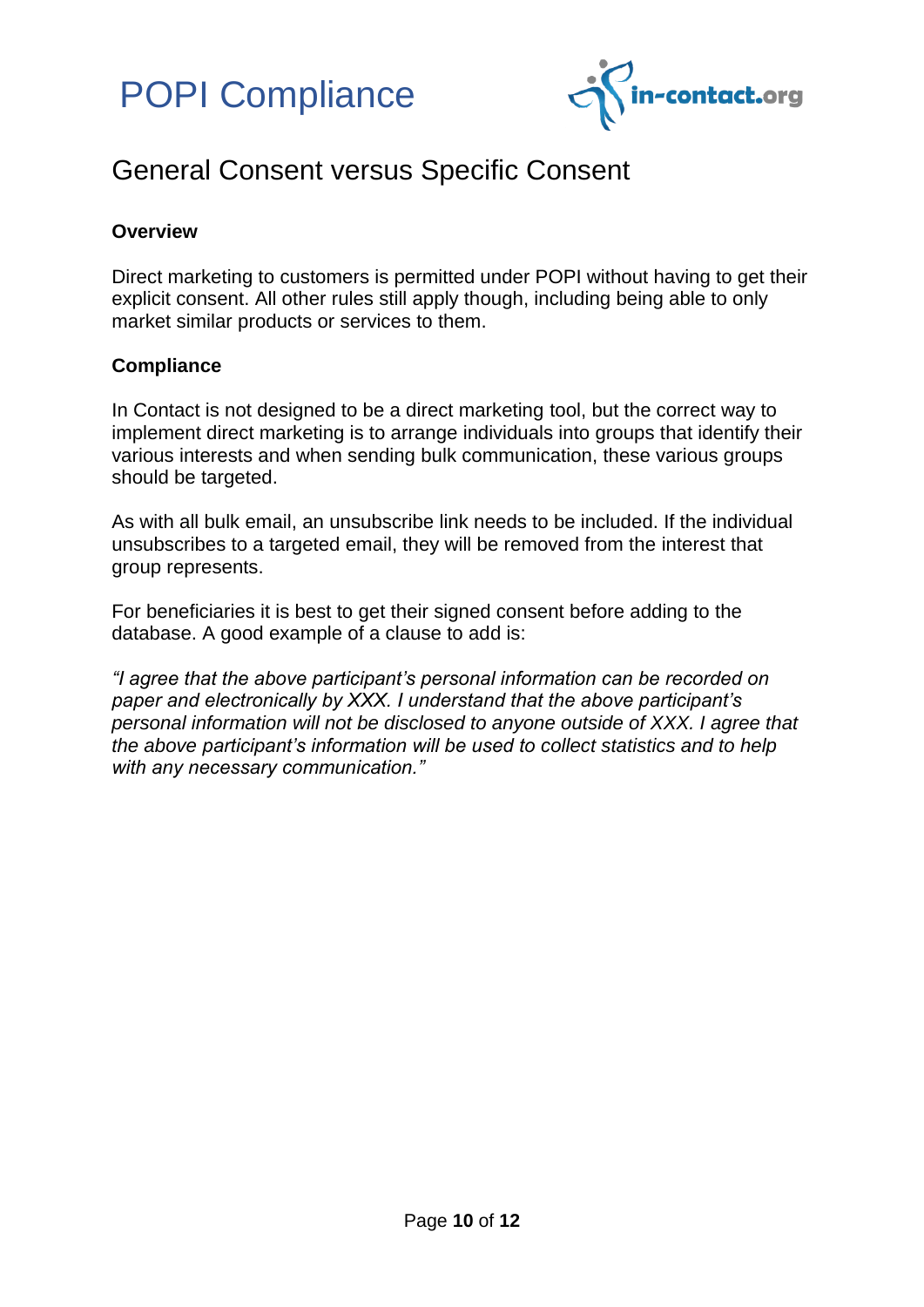

### <span id="page-10-0"></span>Transparency of the Sender

#### **Overview**

All communications must include the identity and contact details of the sender. Ensure that your company information is a standard part of every email you send. It is also good practice to ensure that your email footer has a complaints link to provide recipients with an option to complain to you if they feel a violation of their privacy has occurred. It is better to receive these complaints and deal with them directly rather than to be reported to the authorities.

#### **Compliance**

Ensuring that your mail is well branded is not only good marketing but also removes any doubt in the individual's mind as to who they are receiving the communication from.

It might also be prudent to include an email link to someone in your organization to receive complaints, instead of being reported.

Publishing your own privacy policy might also add to your credibility. A link to it could be included in the footer of your emails.